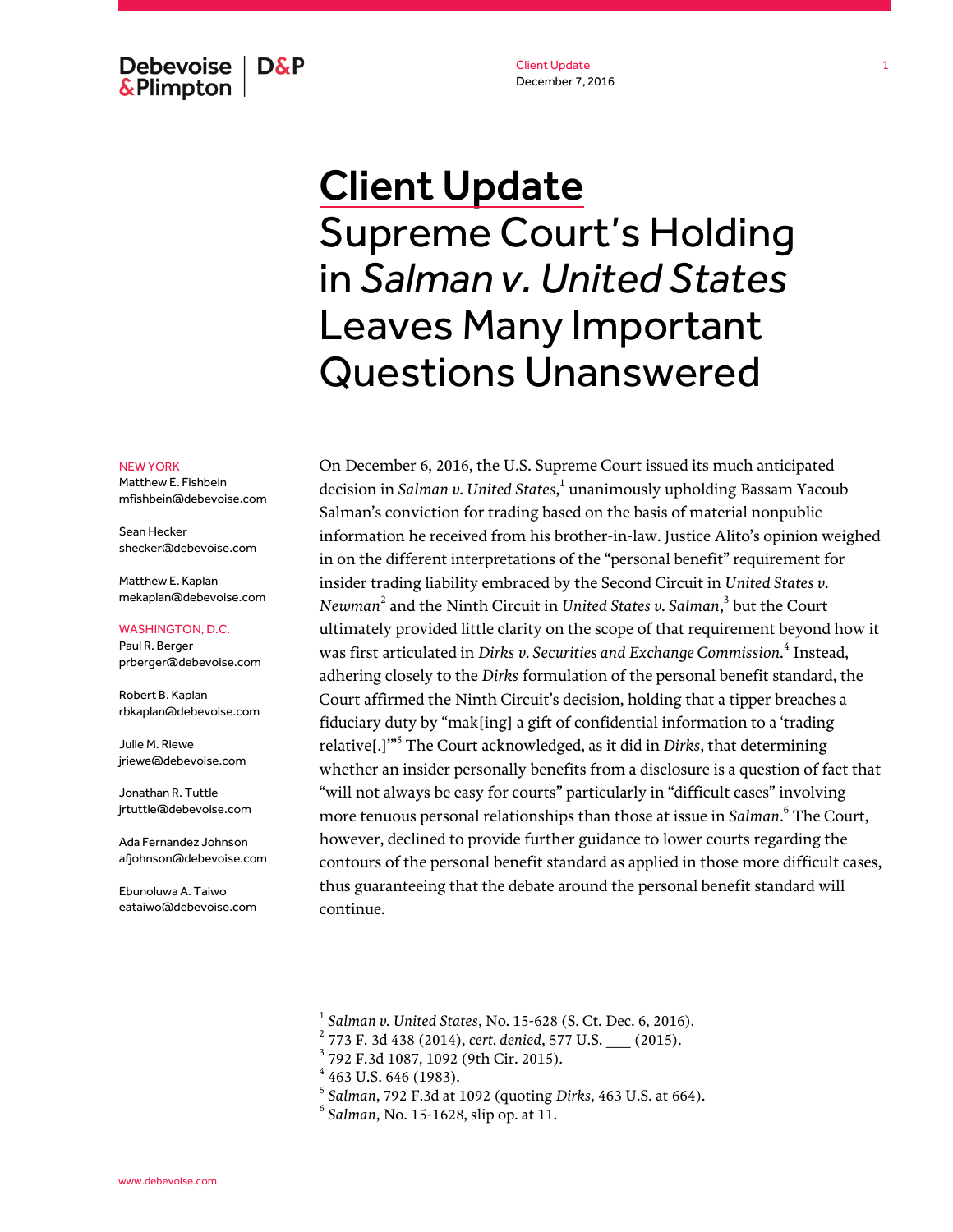### **BACKGROUND**

Salman was charged with one count of conspiracy to commit securities fraud and four counts of securities fraud based on his receipt of material nonpublic information about Citigroup from his future brother-in-law, Michael Kara. Michael Kara had received the information from his brother, Maher Kara, an employee in Citigroup's healthcare investment banking group. Evidence at trial demonstrated that Salman was aware that Michael Kara's information had originated with Maher Kara, and that from 2004 to 2007, Salman and Michael Kara had profited from trading in securities issued by Citigroup clients just before major transactions were announced. The government also put on evidence of the close relationship between the brothers and evidence that Salman was aware of the nature of that relationship given the close ties between the Salman and Kara families. It was undisputed at trial that Maher Kara never received anything of pecuniary value in exchange for the confidential information.

After a jury trial in which Salman was convicted on all counts, he appealed to the Ninth Circuit. While his appeal was pending, the Second Circuit decided *Newman*, reversing the convictions of two portfolio managers who the government alleged had traded on material nonpublic information, finding, among other things, that the government failed to present sufficient evidence that the corporate tippers had received the "personal benefit" necessary to trigger a breach of a fiduciary duty under *Dirks*. Notably, the Second Circuit held that for a jury to infer a personal benefit from a personal relationship between the tipper and tippee, the government must prove a "meaningfully close personal relationship that generates an exchange that is objective, consequential, and represents at least a potential gain of a pecuniary or similarly valuable nature."<sup>7</sup> The Second Circuit further explained that although *Dirks* indicates that a tipper's gain "need not be *immediately* pecuniary," to form the basis for a fraudulent breach, it must be "of some consequence."<sup>8</sup>

In his Ninth Circuit appeal, Salman argued that the evidence presented at trial was insufficient to sustain his conviction in light of *Newman*. Specifically, Salman argued that the government had failed to establish that Maher Kara disclosed the information to Michael Kara in exchange for a "pecuniary or similarly valuable nature."<sup>9</sup>

<sup>7</sup> *Newman*, 773 F.3d at 452.

<sup>8</sup> *Id.*

<sup>9</sup> *Salman*, 792 F.3d at 1090.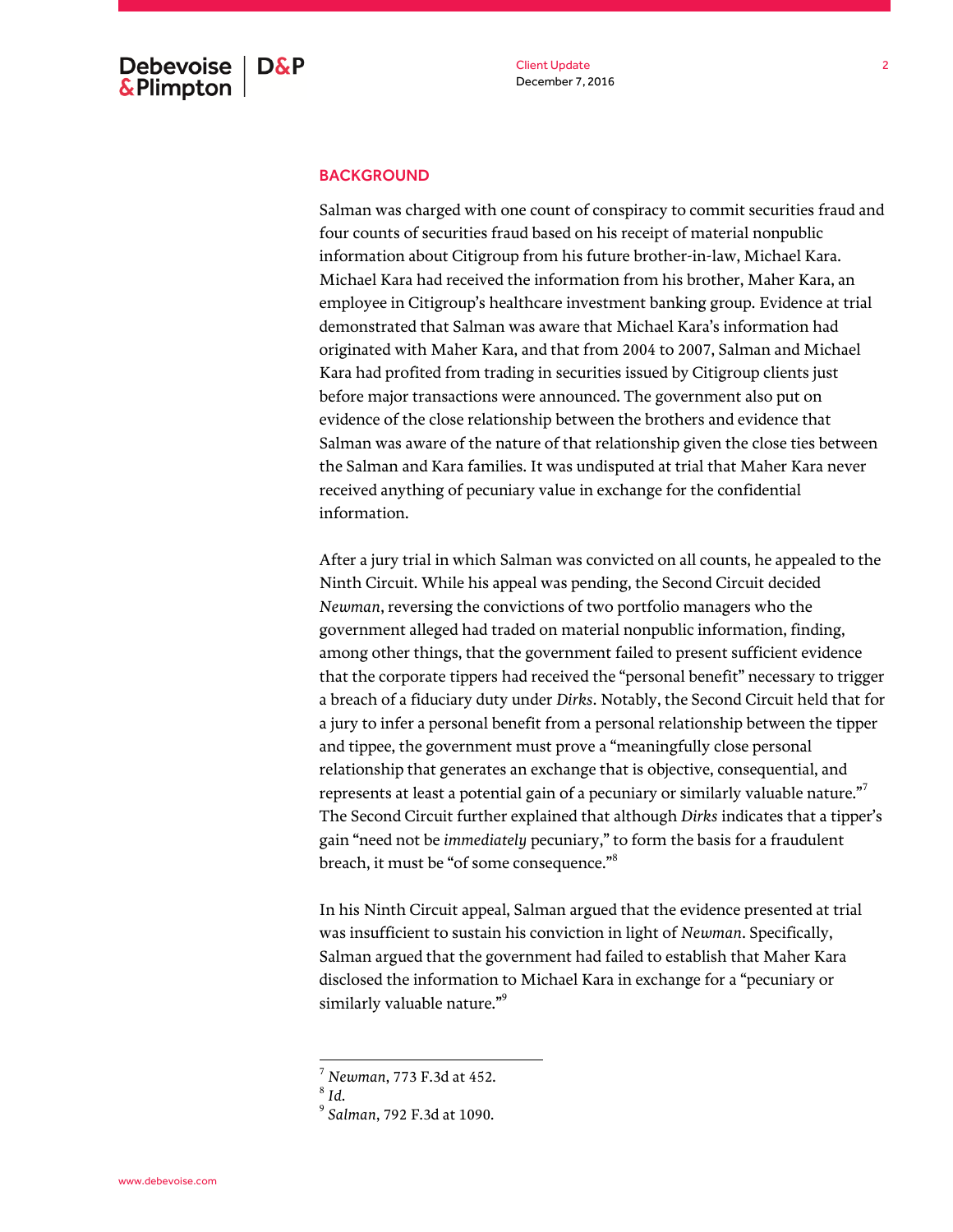The Ninth Circuit affirmed Salman's conviction. Citing *Dirks,* the Ninth Circuit made clear that in determining whether the requisite breach of a fiduciary or other duty has occurred, the operative language from *Dirks* that "the elements of fiduciary duty and exploitation of nonpublic information also exist when an insider makes a gift of confidential information to a trading relative or friend $^{\text{m10}}$ controlled. The court specifically rejected Salman's interpretation of *Newman*  and found that Maher Kara knew that Michael Kara was trading on the material nonpublic information and this fact qualified as the "gift of confidential information to a trading relative. $n<sup>11</sup>$  In so doing, the Ninth Circuit reasoned that Salman's argument would "require [it] to depart from the clear holding of *Dirks* that the element of breach of fiduciary duty is met where an insider makes a gift of confidential information to a trading relative or friend."<sup>12</sup> The Ninth Circuit noted that *Newman* itself recognized that personal benefit is broadly defined to include not only pecuniary gain, but also the benefit one would obtain from simply making a gift of confidential information to a trading relative or friend.<sup>13</sup> The Ninth Circuit further explained that if Salman's theory were correct, "a corporate insider or other person in possession of confidential and proprietary information would be free to disclose that information to her relatives, and they would be free to trade on it, provided only that she asked for no tangible compensation in return."<sup>14</sup>

The Ninth Circuit concluded that the jury had more than enough facts to infer that Maher Kara gave confidential information to his brother with the intention to benefit him and that while Salman may not have been aware of all of the details of the brothers' relationship, as a close friend and family member through marriage, Salman must have known that when Maher Kara gave the information to Michael Kara, he did so with the "intention to benefit" his brother.<sup>15</sup>

The Supreme Court granted Salman's petition for writ of certiorari on January 19, 2016, to address whether the personal benefit to the insider necessary to establish insider trading under *Dirks* requires proof of "an exchange that is objective, consequential, and represents at least a potential gain of a pecuniary or similarly valuable nature," <sup>16</sup> as the Second Circuit articulated in *Newman*, or whether it is enough that the insider and the tippee shared a close family relationship, as the Ninth Circuit held in *Salman*.

 $\overline{a}$ 

<sup>15</sup> *Id*.

<sup>10</sup> *Id.* at 1092.

<sup>11</sup> *Id.* at 1094.

 $\int_{12}^{12}$  *Id.* 

<sup>13</sup> *Id.* (quoting *Newman*, 773 F.3d at 452).

<sup>14</sup> *Id.* at 1094.

<sup>16</sup> *Newman*, 773 F.3d at 452.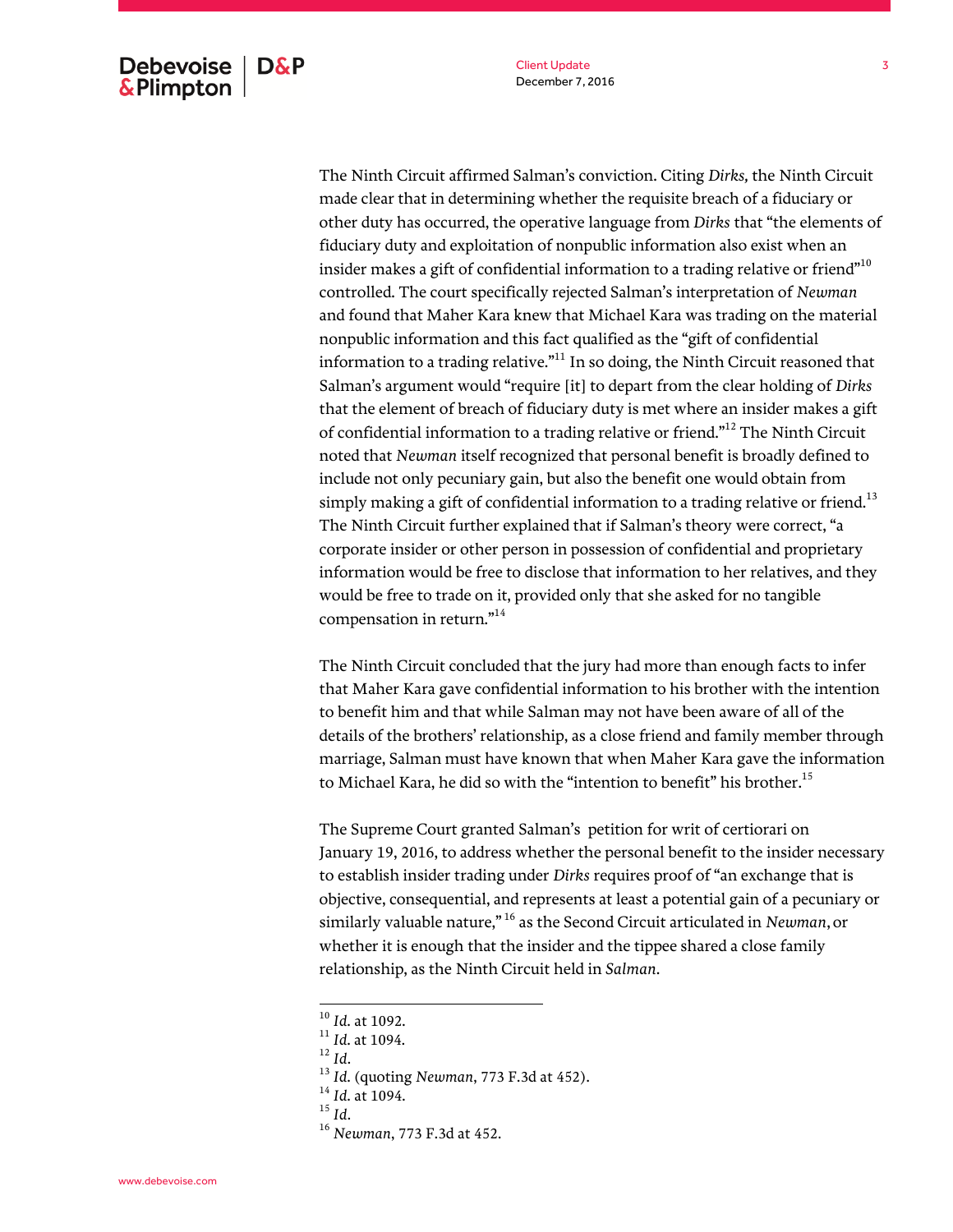In his merits brief, Salman argued that under the Supreme Court's insider trading and fraud precedents, as well as constitutional and interpretative principles, the personal benefit required to support an insider trading conviction must be limited to pecuniary gain. Salman additionally argued that defining a gift as a personal benefit renders the insider trading offense both indeterminate, because liability may turn on facts such as the closeness of the relationship between tipper and tippee and the tipper's purpose for disclosure, as well as overbroad, because the government may avoid having to prove a concrete personal benefit by simply arguing that the tipper meant to give a gift to the tippee.

The government by contrast contended that under *Dirks*, a gift of confidential information to anyone, not just a "trading relative or friend," is enough to prove securities fraud.<sup>17</sup> Accordingly, the government argued that the personal benefit test is satisfied when the objective facts show that information was provided as a gift for securities trading and no corporate purposes exist for the disclosure. $^{18}$ The government further argued that any concerns about unlimited and indeterminate liability for remote tippees are mitigated by other statutory elements prosecutors must establish to convict a tippee for insider trading.<sup>19</sup>

## THE OPINION

In its decision, the Court held that the Ninth Circuit properly applied *Dirks* in affirming Salman's conviction. The Court reasoned that, under *Dirks*, the jury could infer that the insider personally benefited from making a gift of confidential information to his brother. The Court reiterated that *Dirks* held that when an insider makes a gift of confidential information to a trading relative or friend, the tipper personally benefits because giving a gift of trading information to a trading relative is equivalent to trading by the tipper followed by a gift of the proceeds. The Court found that by disclosing the information to Michael Kara and allowing him to trade on it, Maher Kara effectively achieved the same result as personally trading on information and giving the proceeds as a gift to his brother. The Court noted in particular the close relationship between the brothers, as well as a history of interactions that would suggest the exchanging of favors.

<sup>17</sup> *Salman*, No. 15-628, slip op. at 7 ("*Dirks*'s personal-benefit test encompasses a gift to any person with the expectation that the information will be used for trading, not just to 'a trading relative or friend'" (quoting 463 U. S. at 664; emphasis in original)).  $^{18}$  *Id.* 

<sup>19</sup> *Id*., slip op. at 8.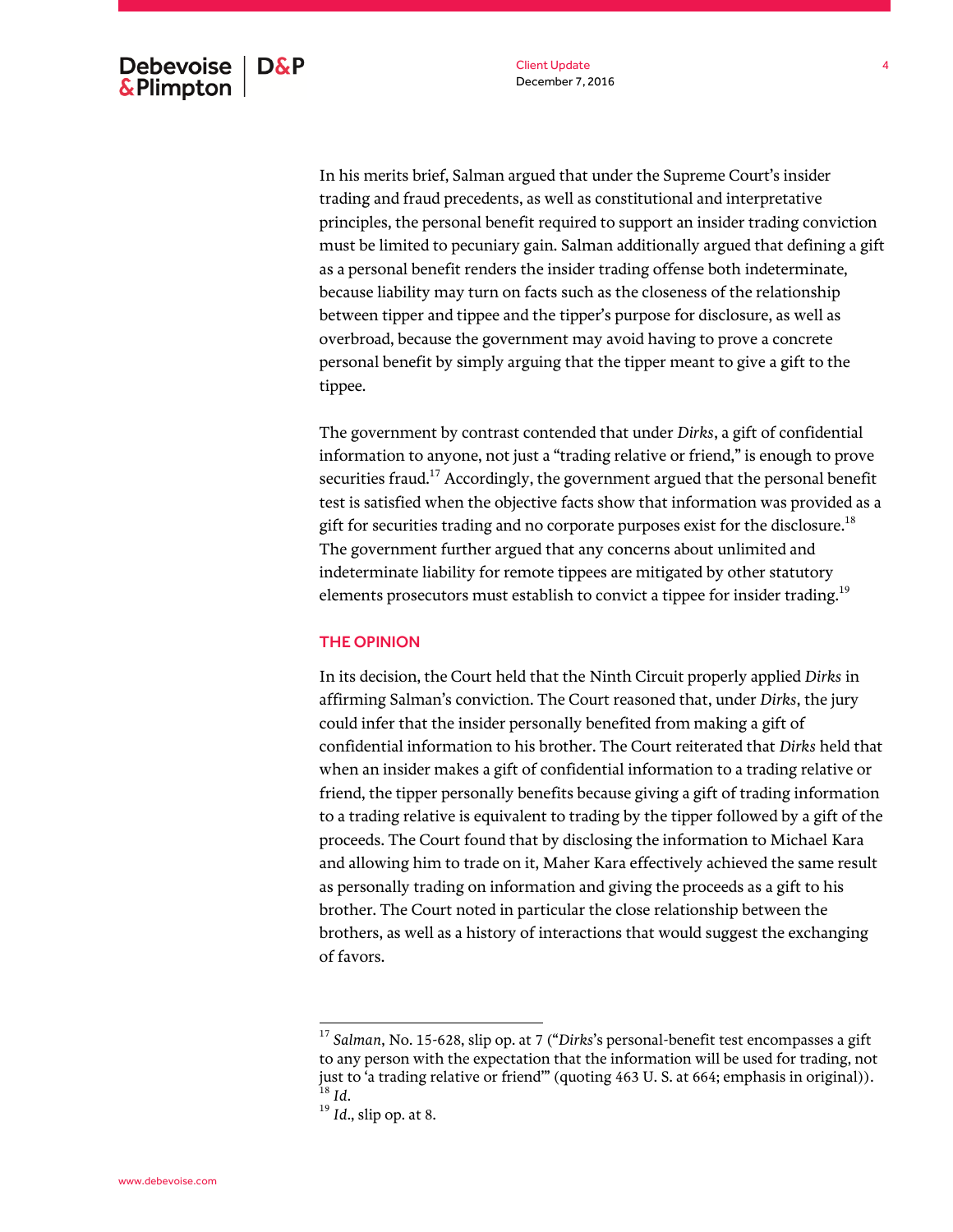Finding Salman's conduct "at the heartland of *Dirks*'s rule concerning gifts of confidential information to trading relatives," the Court rejected Salman's appeal to the rule of lenity and his arguments that *Dirks*'s gift-giving standard was "unconstitutionally vague," at least "as applied to this case."<sup>20</sup> The Court found that, at most, Salman showed that "in some factual circumstances assessing liability for gift-giving will be difficult." The Court declined to address those "difficult cases" altogether because this case "involve[d] 'precisely the 'gift of confidential information to a trading relative' that *Dirks* envisioned."<sup>21</sup> The Court did not adopt in its analysis the government's expansive view that a gift of information to anyone, not just a relative or friend, would be sufficient to trigger liability, and expressly limited its holding to those gifts involving family or friends. $^{22}$ 

# IMPLICATIONS

Although largely viewed as a victory for the government despite the implicit repudiation of the government's expansive theory that all gifts of information are sufficient to prove securities fraud, the decision fails to clarify the scope of the personal benefit requirement. This is particularly so as applied to more remote tippees and relationships more tenuous than that of close family members or friends. The Supreme Court's articulation of its holding relative to *Newman* seems designed to narrow *Newman*'s reach while not ruling out that its analysis might apply in certain circumstances. The Court made clear that "[t]o the extent the Second Circuit held that the tipper must also receive something of a 'pecuniary or similarly valuable nature' in exchange for a gift to family or friends," it agreed with the Ninth Circuit that this requirement was inconsistent with *Dirks*. <sup>23</sup> The decision leaves undisturbed *Newman's* other significant holding that remote tippees must have knowledge of the benefit associated with the original tip because "without establishing that the tippee knows of the personal benefit received by the insider in exchange for the disclosure the [g]overnment cannot meet its burden of showing that the tippee knew of a breach."<sup>24</sup>

What emerges from the Court's opinion is a recognition that the different glosses added by the circuit courts in their articulation of the personal benefit requirement stem in large part from the specific relationships the courts were considering, a complicating factor that limits any efforts to draw any bright lines

<sup>20</sup> *Salman*, No. 15-628, slip op. at 11.

<sup>21</sup> *Id*. slip op. at 11-12.

<sup>22</sup> *Id*. slip op. at 10.

<sup>23</sup> *Id*.

<sup>24</sup> *Newman*, 773 F.3d at 448.